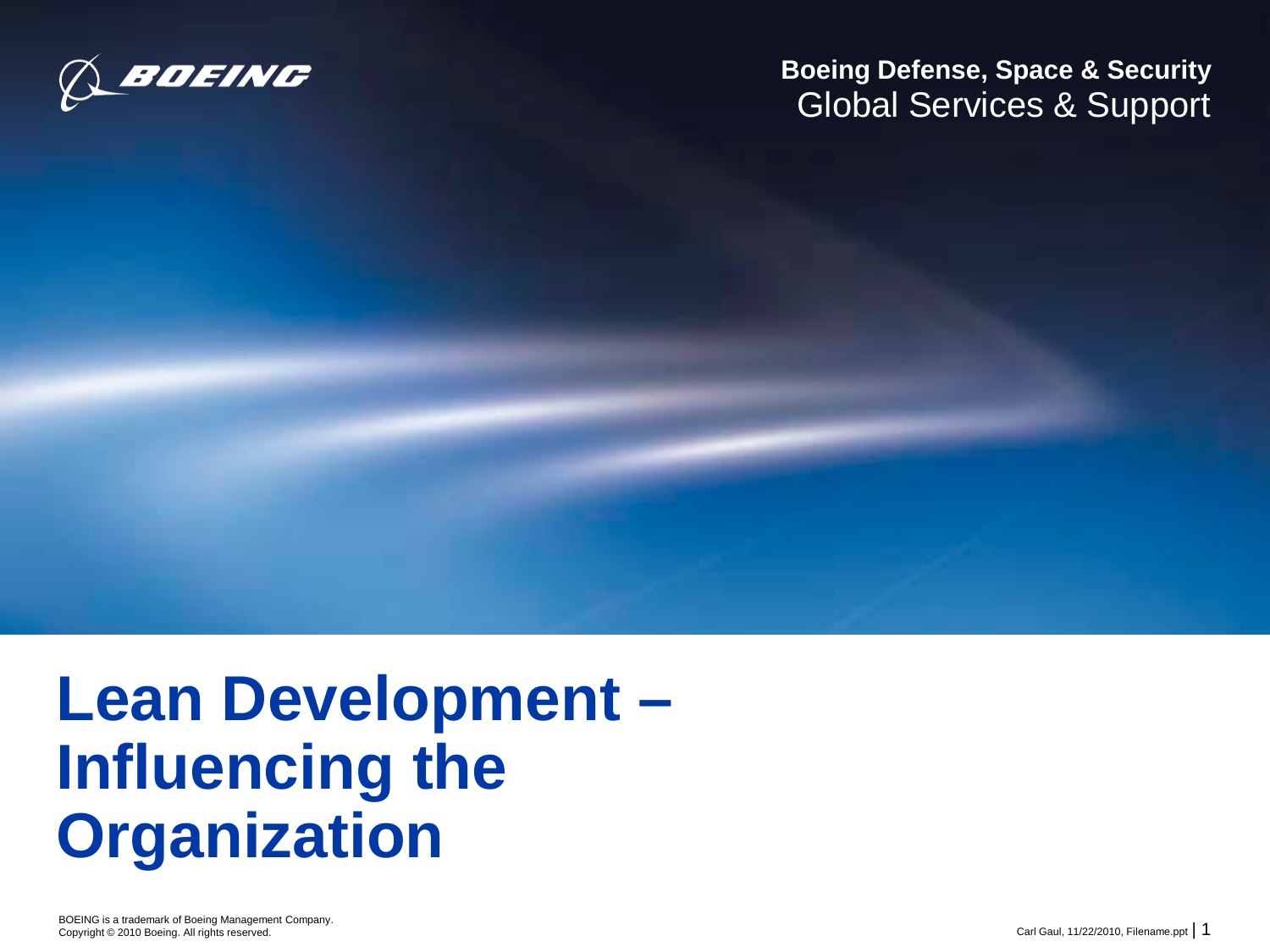## **Presentation Organization**

Boeing Defense, Space and Security | Global Services & Support

#### **Introduction**

- Leverage Points
- **System View**
- **Description of the different type of leverage points**
- **How to apply to your project**
- **But first – a story**
	- **Electronic company with good metrics**
	- Root cause performed but not effective
	- **Declining sales and quality**
	- **Program meetings focused on delivery and shipping metrics** 
		- Quality and production metrics always last …if at all
	- **End of one month, workers gathered the wheel stops from the parking** lot!??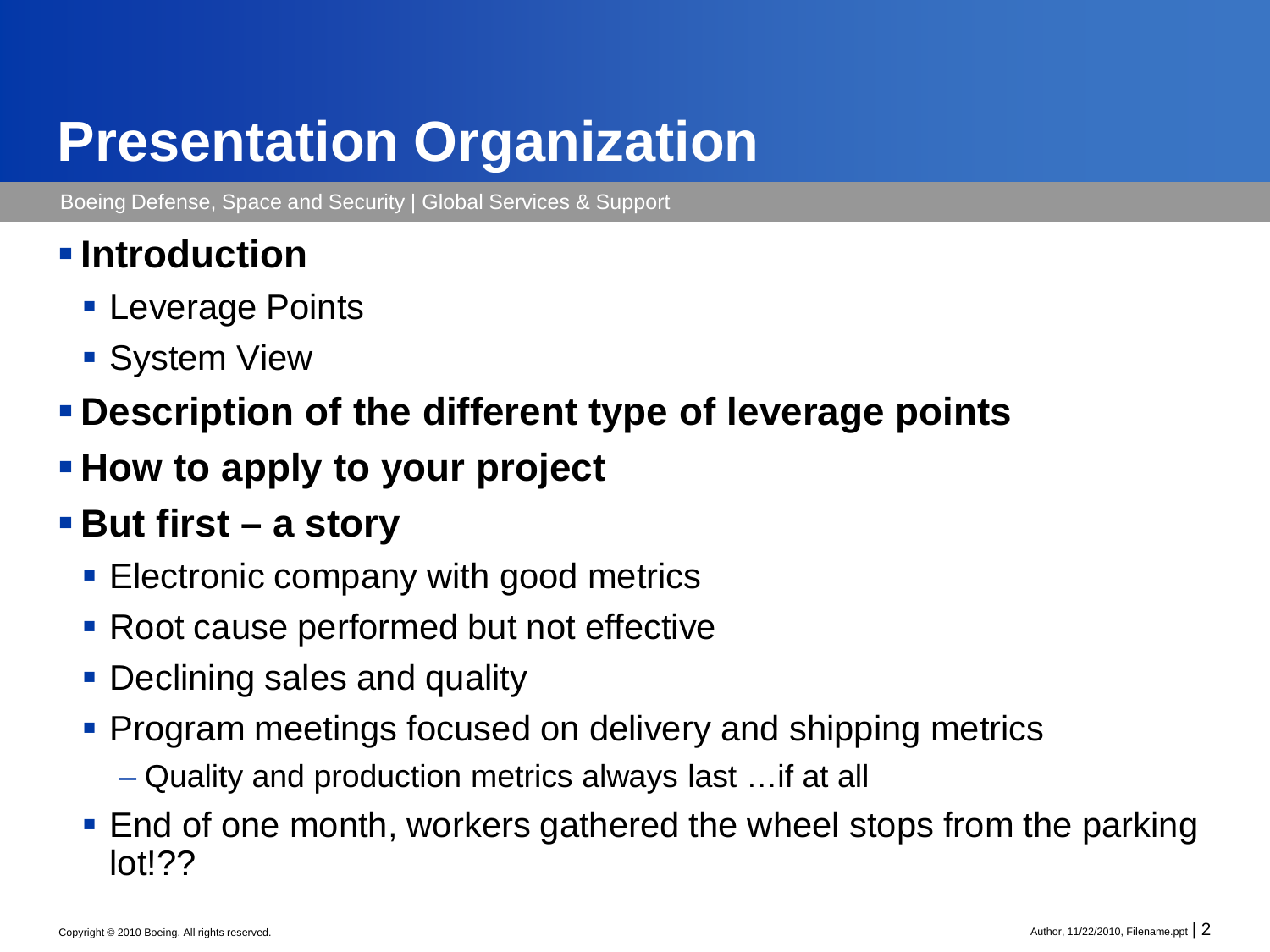## **The Introduction – Leverage Points**

Boeing Defense, Space and Security | Global Services & Support

#### **Leverage points are places within a complex system where a small shift can cause big changes**

- **Best describe by Donnella H. Meadows 12 leverage points**
- Key to influencing the organization
- **Leverage points are not a new idea – imbedded in history, culture, and Legend**

### **Intuitively aware – used wrong**

- **Most organizations know about their leverage points** 
	- A given improvement team may not
- **Levers are often counterintuitive pushed when they should be pulled**  $\mathbf{I}$ 
	- Strongest saving often come from redirecting the organizational force on their levers

<sup>1</sup> J.W Forrester, *World Dynamics* Portland Oreg.: Productivity Press 1971.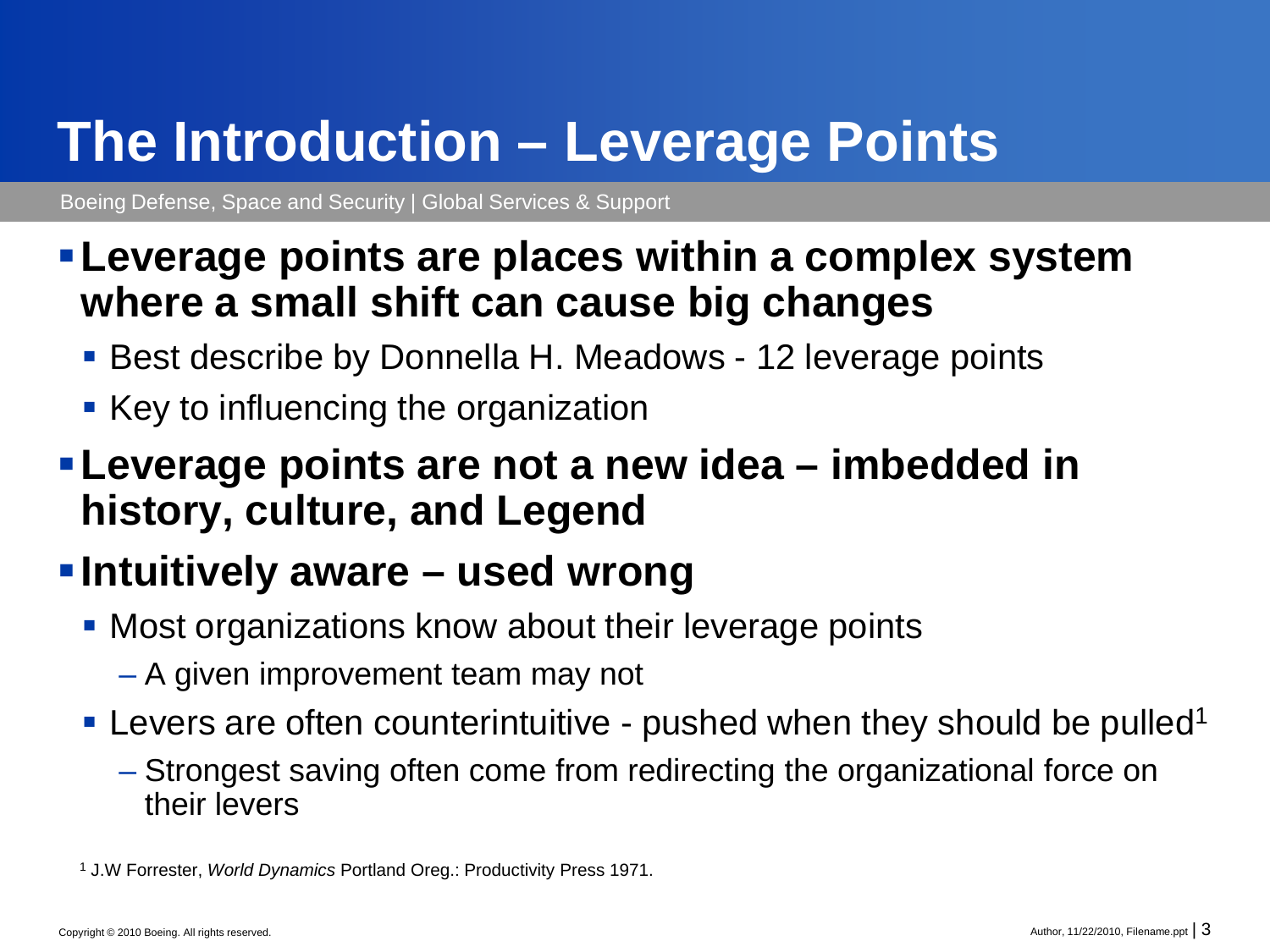## **Introduction – Leverage Points**

Boeing Defense, Space and Security | Global Services & Support

- **Traditional view of the forces acting for and against any improvement process**
	- **Budgetary**
	- **C**rganizational
	- Social
	- Strategic

#### **System thinking helps to rank and categorize these forces**

**Six Sigma "SIPOC" is a starting point**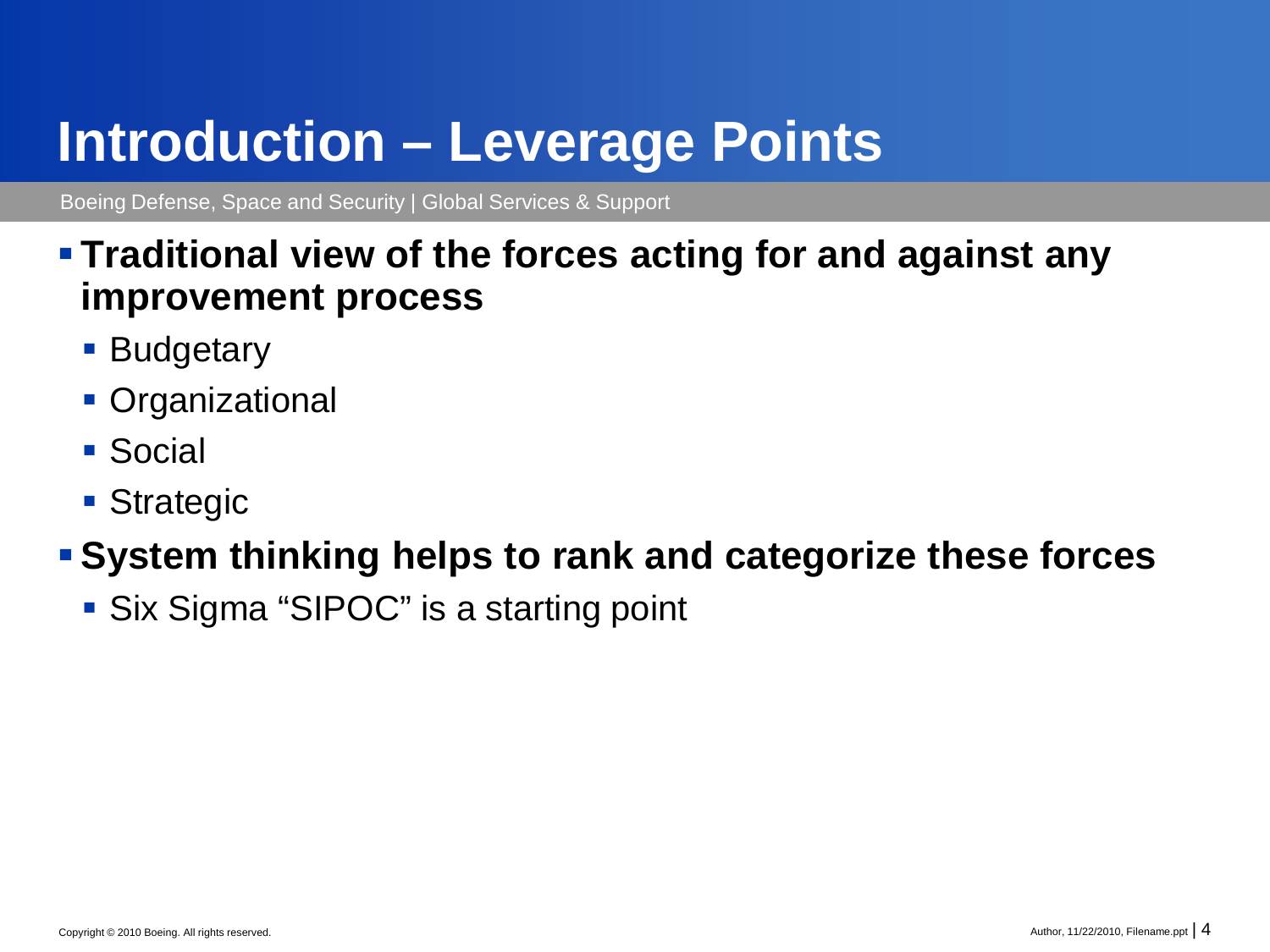# **The Introduction – A System View**

Boeing Defense, Space and Security | Global Services & Support



#### **Process**

- **Inputs increase the available stock needed for the process**
- **Outputs decrease the available stock created by the process**
- **The Process Measures VS the Process expectation(s) the discrepancy**
- **Two negative feedback loops adjusts the input/output (WIP Control)**
- **The Process expectation and the feedback loops are outside the process**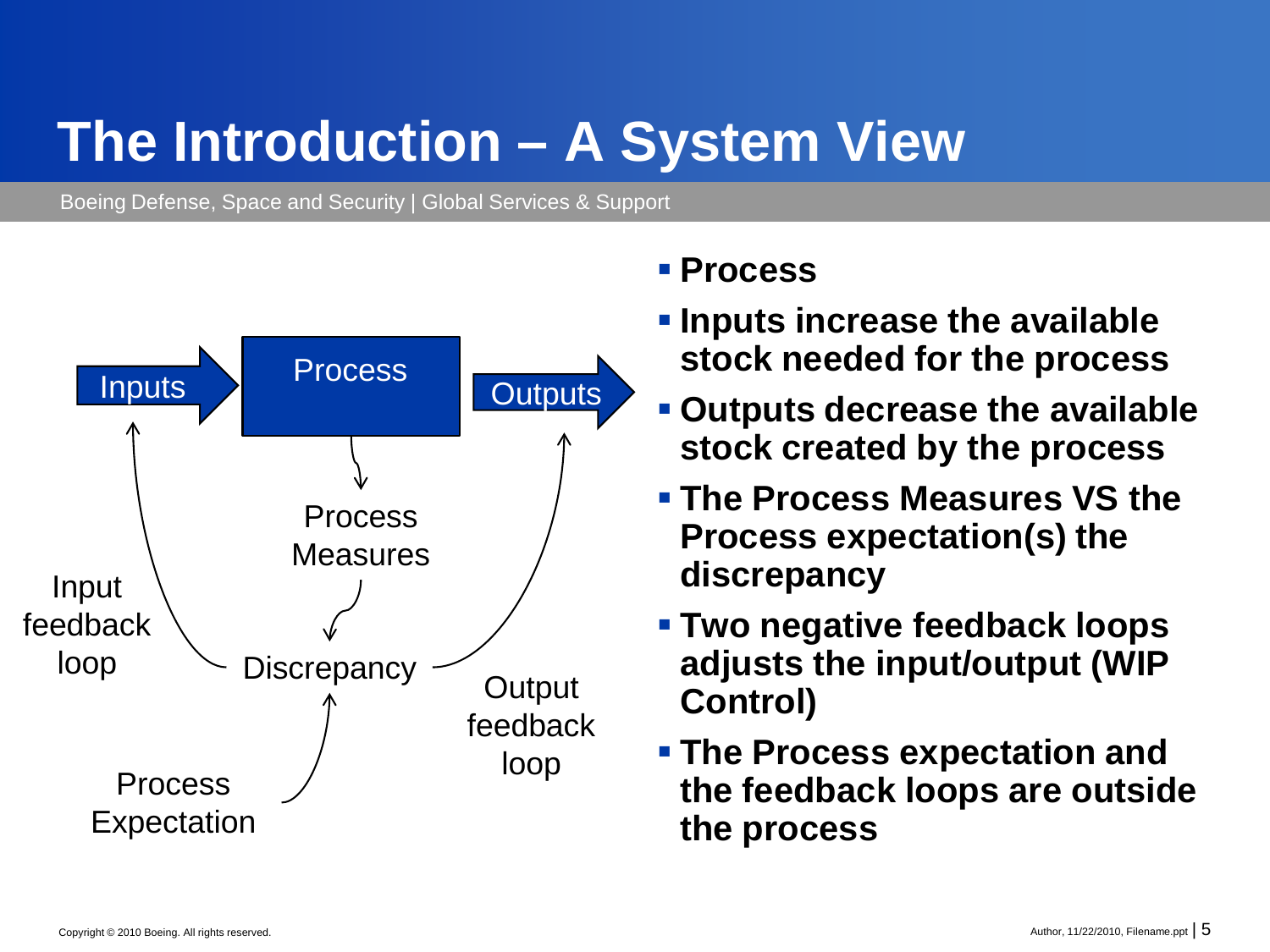### **Introduction to the Levers**

Boeing Defense, Space and Security | Global Services & Support

- **Some levers are stronger than others**
	- The order of strength of the levers may vary
- **Resistance to change higher for stronger levers**
- **Levers take various forms (lowest to highest)**
	- Physical The "Hows"
	- Response The "Whats"
	- Transformational The "Whys"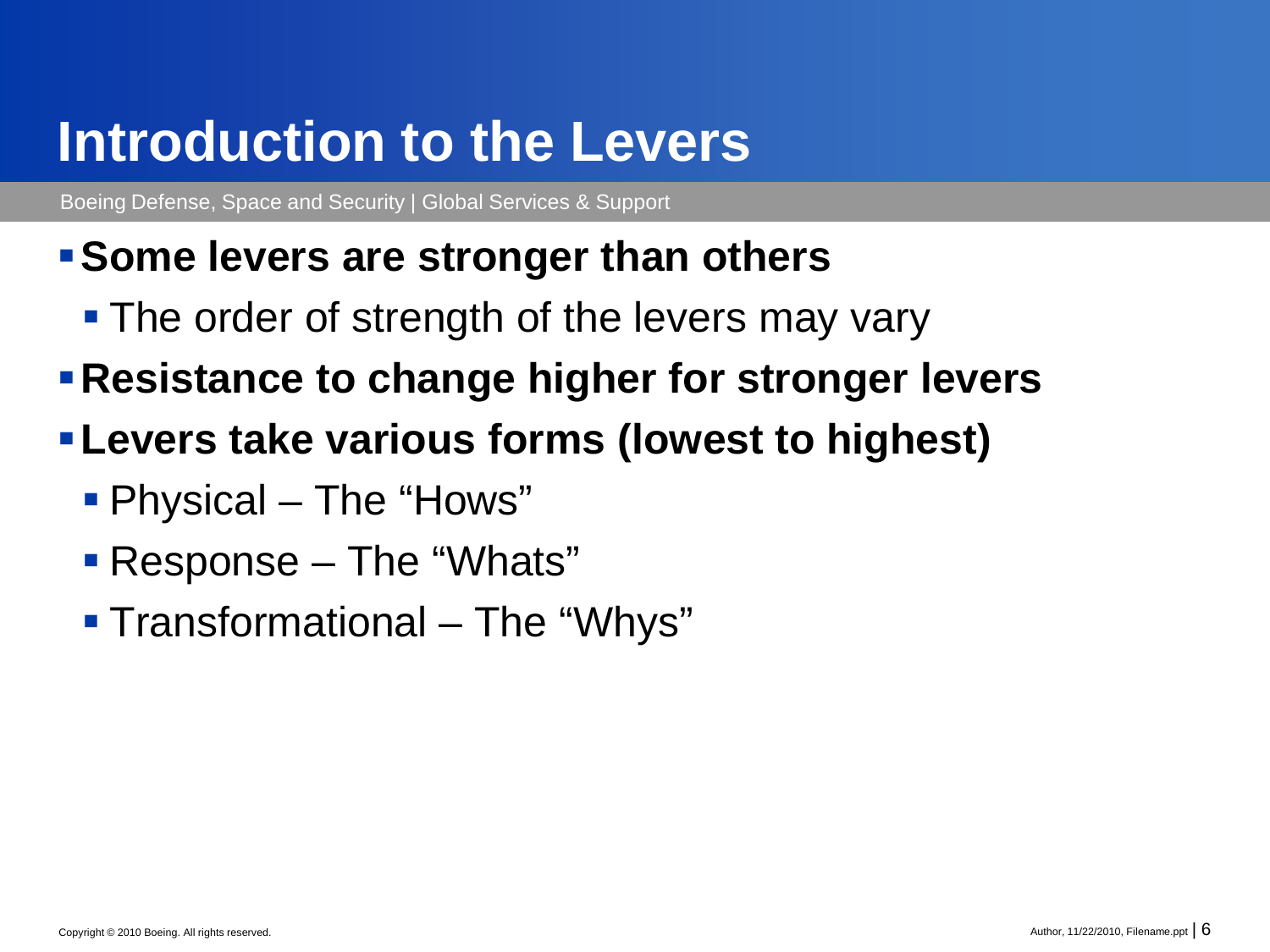## **Physical – The lowest-level Levers (1 of 2)**

Boeing Defense, Space and Security | Global Services & Support

### **Physical - lowest-level Levers**

- 12. Numbers
	- –Think metrics, staffing levels, number of Cad terminal, etc

### ■ 11. Buffers

- –Think Overtime, work constraints, WIP, material stocks, etc
- –Has to be thought about in terms of the process needs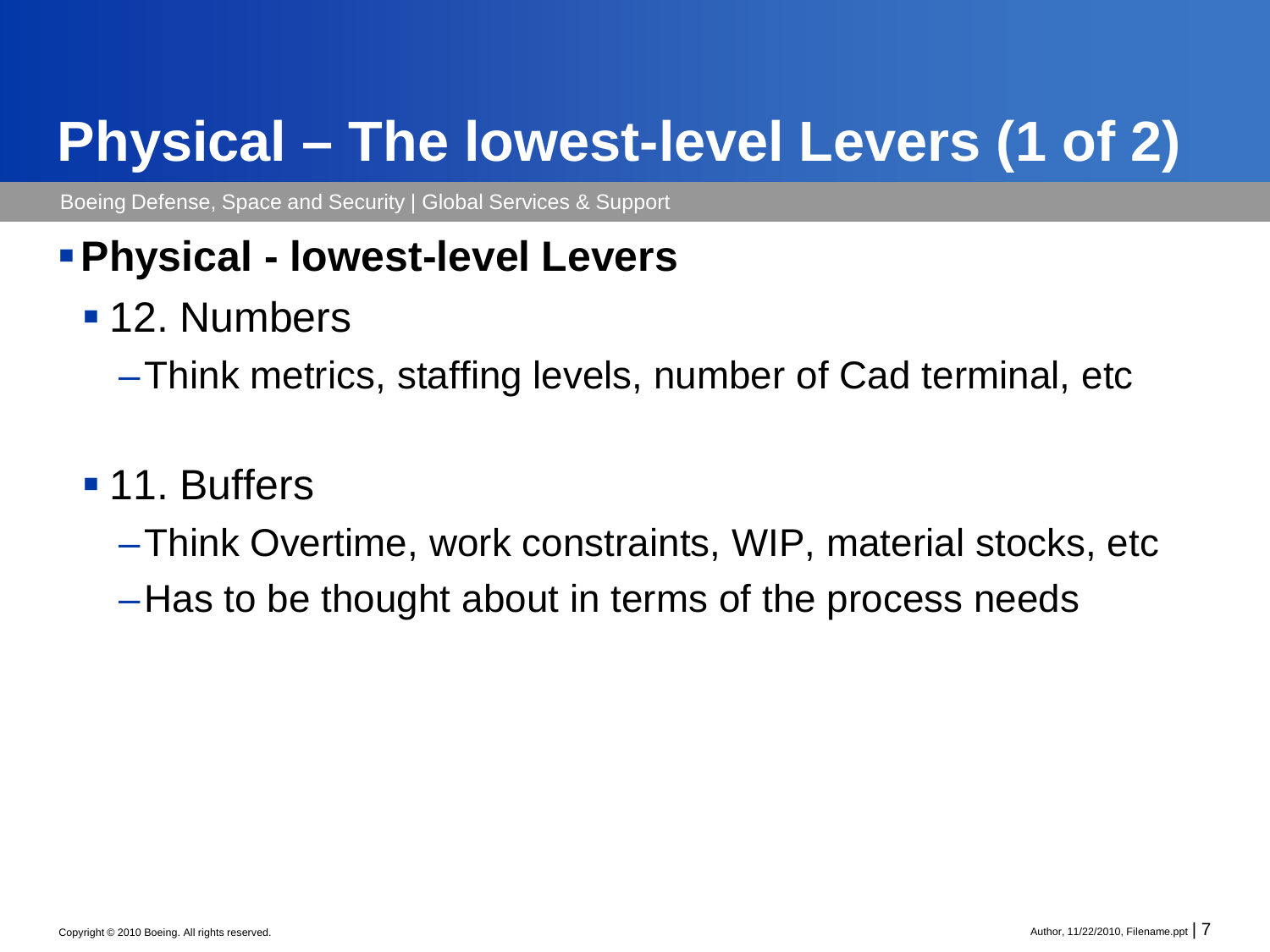## **Physical – The lowest-level Levers (2 of 2)**

Boeing Defense, Space and Security | Global Services & Support

### **Physical - Lowest-level Levers**

- **-10. Process structure or network** 
	- Think hiring, office space, ability to add CAD terminals, machines, etc.
	- Machining centers, transfer lines, computer networks
- 9. Delays relative to the rate of changes
	- Think ability to respond: audit results, metrics, reaction to standard and special causes, etc
		- –How fast can you gear-up? wind-down?
		- –How fast
	- What happens if a very large order is received?
		- –How fast can your systems respond?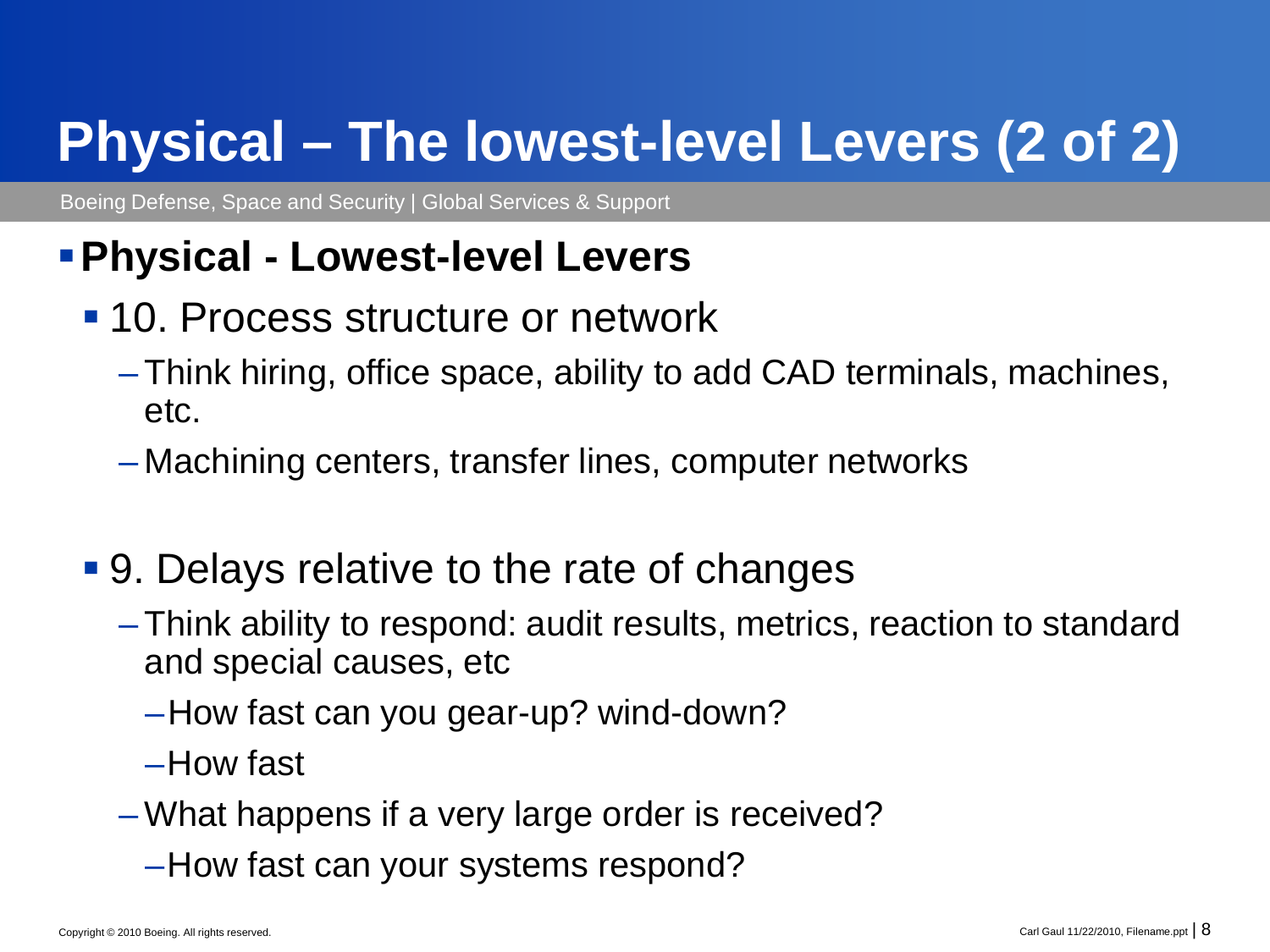## **Response – The Mid-level Levers Response (1 of 2)**

Boeing Defense, Space and Security | Global Services & Support

#### **Response - Mid-level Levers**

- 8. Negative feedback loops
	- Think about how people respond to metrics, requests, issues, risks, etc
	- Does it change based on who is involved?
	- Slows the process
- 7. Positive feedback loops
	- Think awards, encouragement, etc.
	- Often hard to quantify maybe intangible and invisible until the effect are felt
	- Speeds the process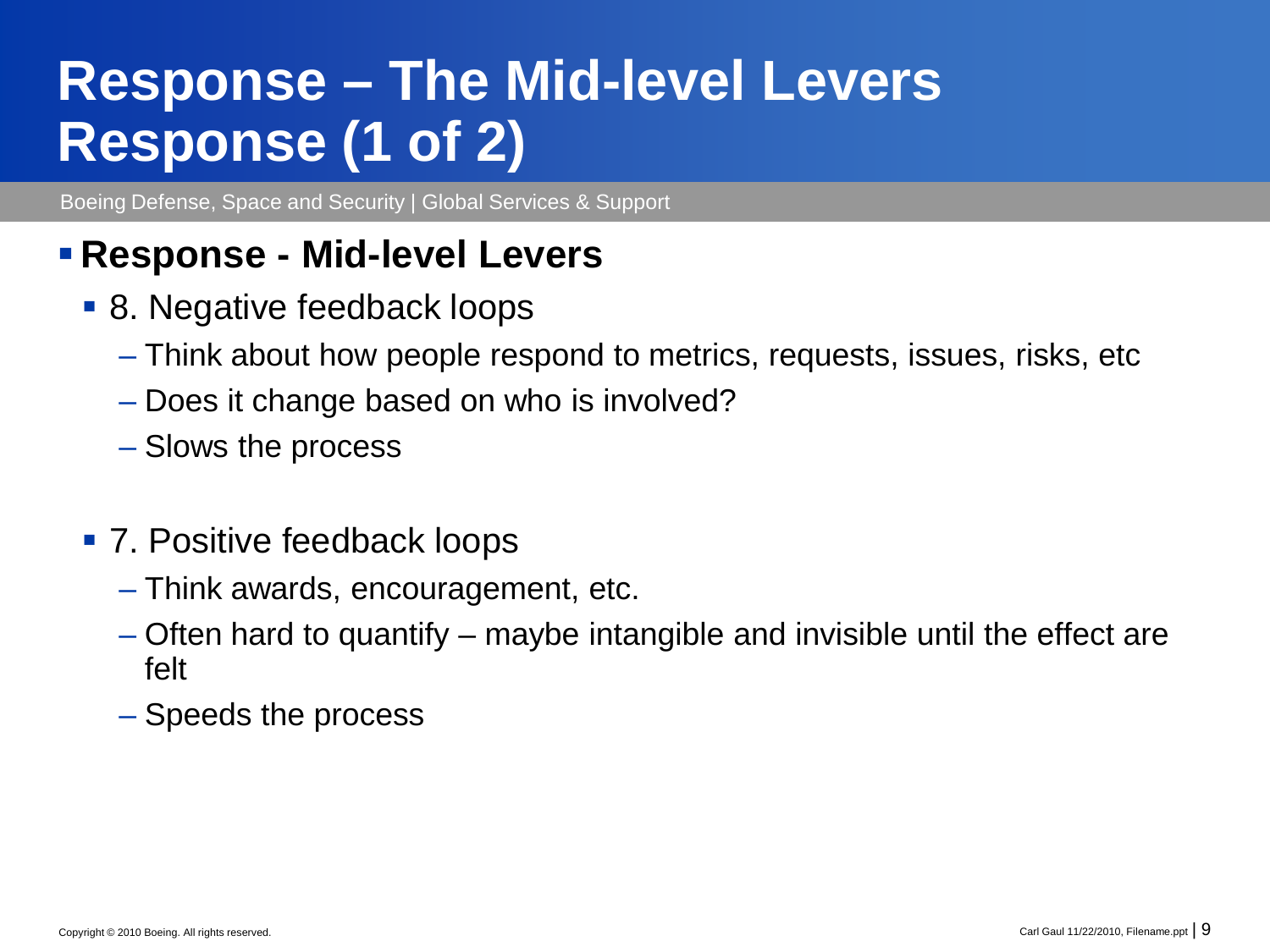## **Response – The Mid-level Levers (2 of 2)**

Boeing Defense, Space and Security | Global Services & Support

### **Response - Mid-level Levers**

- 6. Information transparency
	- Who controls the information and who can see the information
	- Think about what change boards or other forums the data must go through
	- Who are the information gatekeeper in your organization?
	- This is why a given improvement team may not know the organizational leverage points
- 5. Rules
	- Think about the command media system
	- Process Governance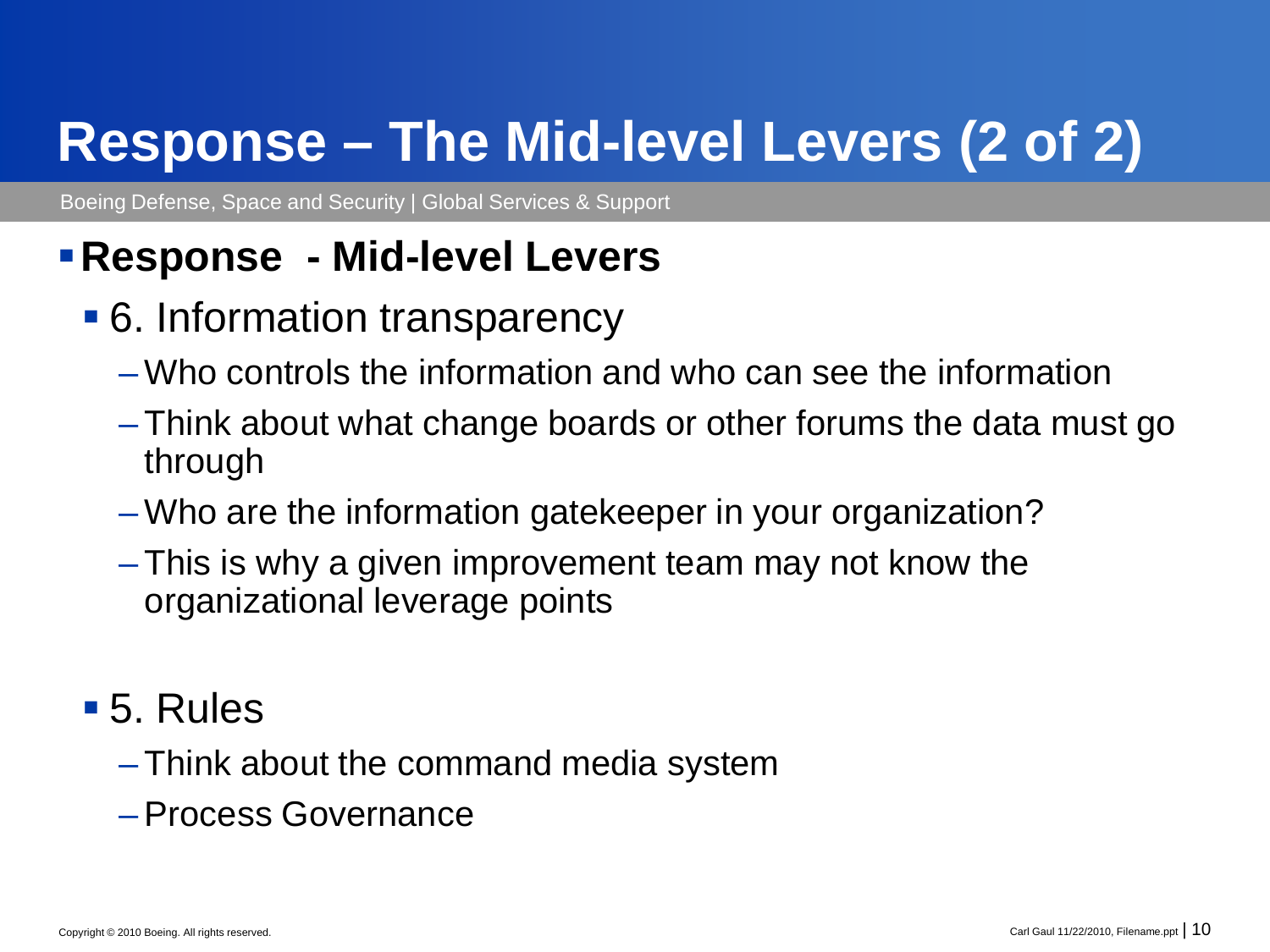# **Transformational –The High-level Levers (1 of 2)**

Boeing Defense, Space and Security | Global Services & Support

### **Transformational - The High-level Levers**

- 4. The power of self-organization
	- –Direct impact on Process Discipline
	- –Group theory: Tuchman's "forming storming, norming, performing"
	- –Organizational Framework: Zachman layers are self-organizing

#### ■ 3. Process expectations

–Think about how the expectations impacts the feedback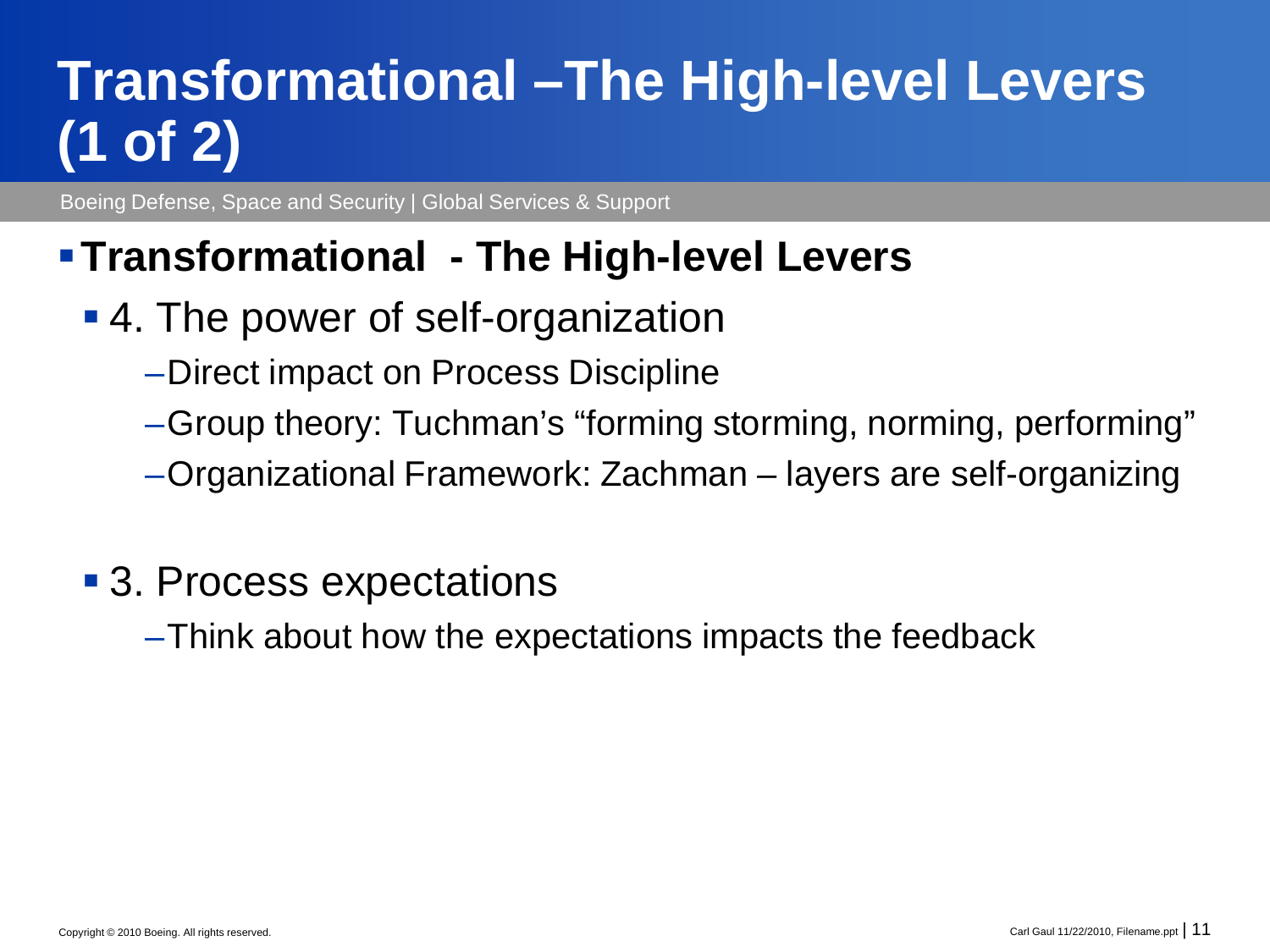# **Transformational –The High-level Levers (2 of 2)**

Boeing Defense, Space and Security | Global Services & Support

### **Transformational - The High-level Levers**

### **2. Process mindset or paradigm**

- Think about the underlying values of the organization, management, corporate culture, etc.
- The lever is not easily move for a specific improvement process.
	- –May determine what type of solutions are acceptable
- Six Sigma's "waves" approach

### ■ 1. Belief

- Strongly held belief
- Personality testing and surveys hints at how this is working in the organization
- The organization promotes some while down playing others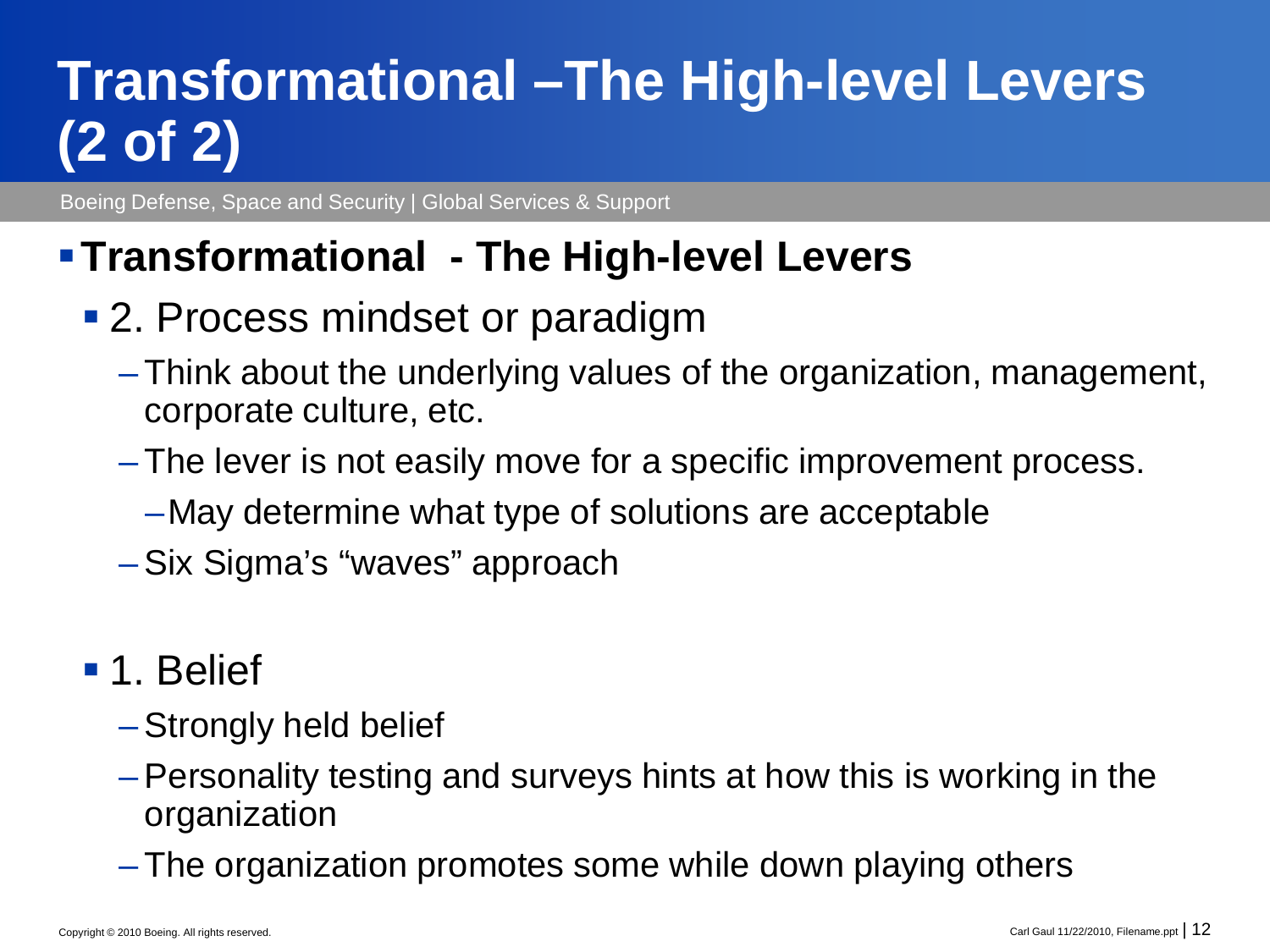## **Leverage Points – How to apply**

Boeing Defense, Space and Security | Global Services & Support

### **Look beyond just the facts**

- When performing the analysis, understand what levers are influencing the project
	- E.g. Value stream maps often only describe the "Physical" and some "Response" levers – Add the other "Response" and "Transformational" levers
- When looking for solution(s), address multiple leverage points
	- E.g. A new metric is a "Physical" lever, changing the documented process is a "Response" lever, Shifting the goal of the process is a "transformational" lever.
	- Sometimes just adjusting the way a lever is applied is the best solution.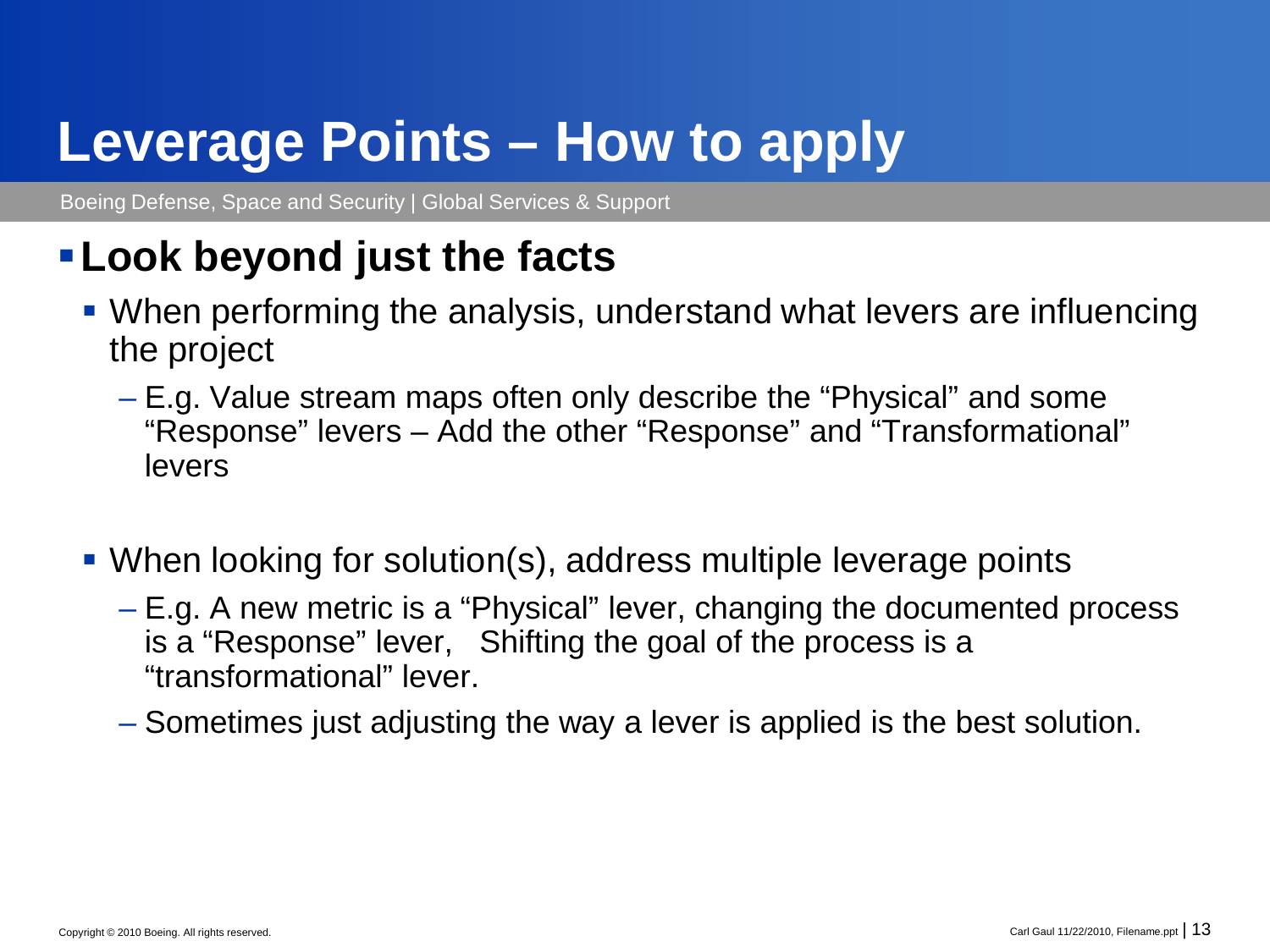### **Leverage Points – Conclusions**

Boeing Defense, Space and Security | Global Services & Support

#### **The organization knows their leverage points**

- **A** given improvement team may not
- Most organizations are using them wrong counterintuitive
- **Promote multiple leverage solutions with the same goal for maximum impact**
	- Ensure the solution is capture in the processes/systems for long term savings
	- Work towards transformational changes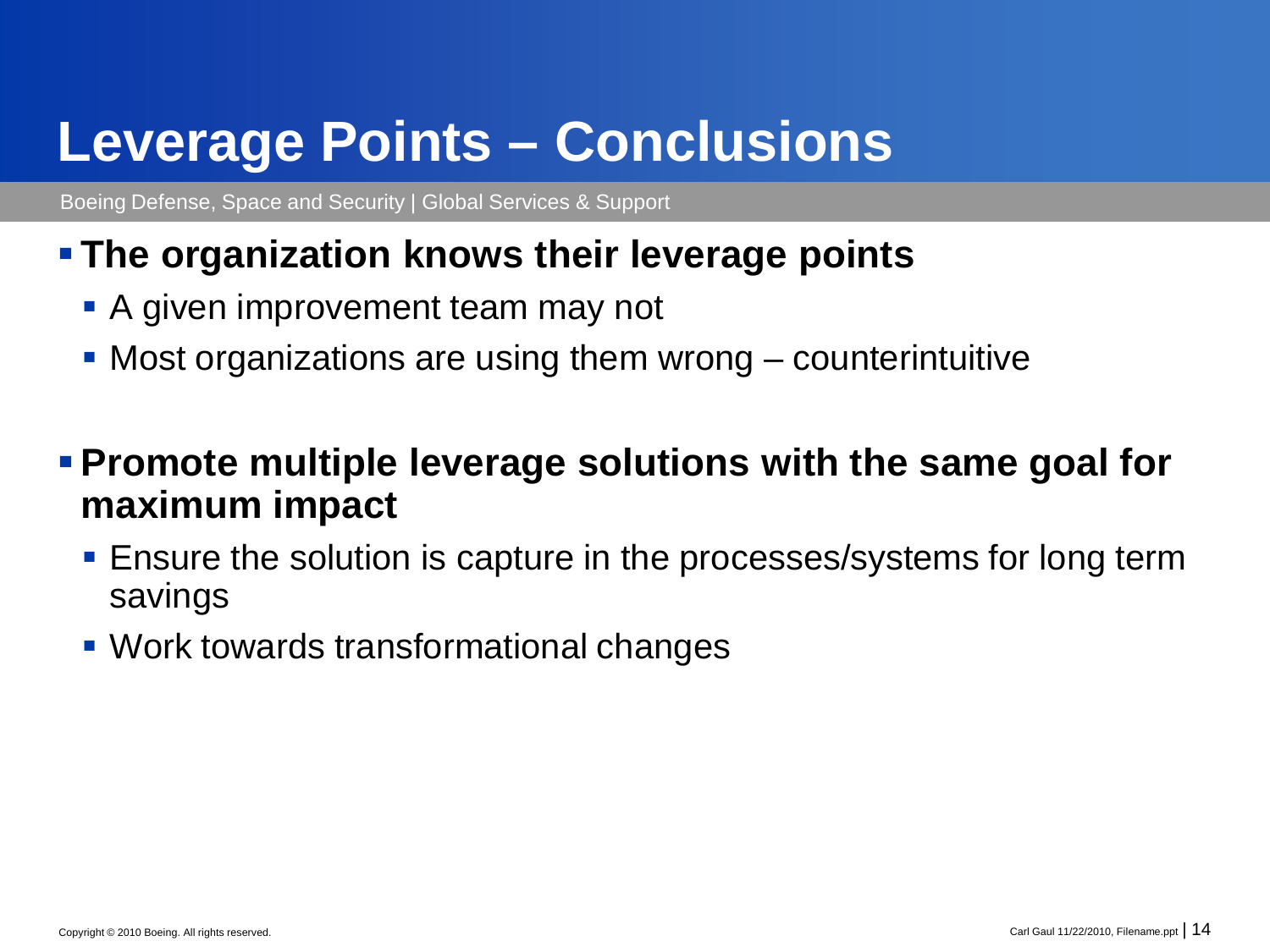### **The rest of the Story**

Boeing Defense, Space and Security | Global Services & Support

**Shipping the wheel stops to various customer because they we short on a key metric: "Tons Shipped."** 

#### **Only metric the CEO was really concerned about**

• Prior job a CEO of a steel company

#### **Solution required changing the expectation of the processes**

• Only then does the quality and production methods show improvements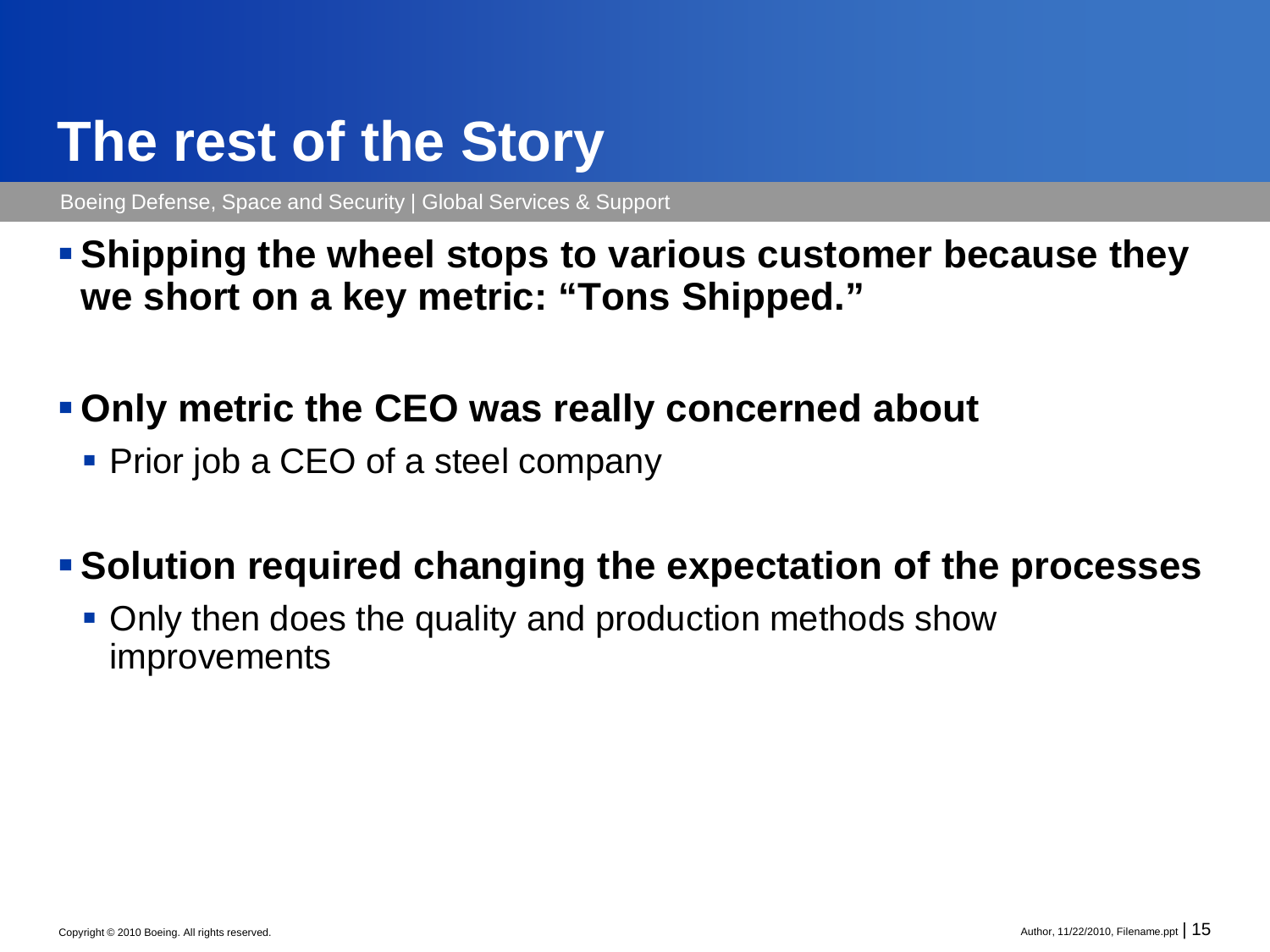Boeing Defense, Space and Security | Global Services & Support